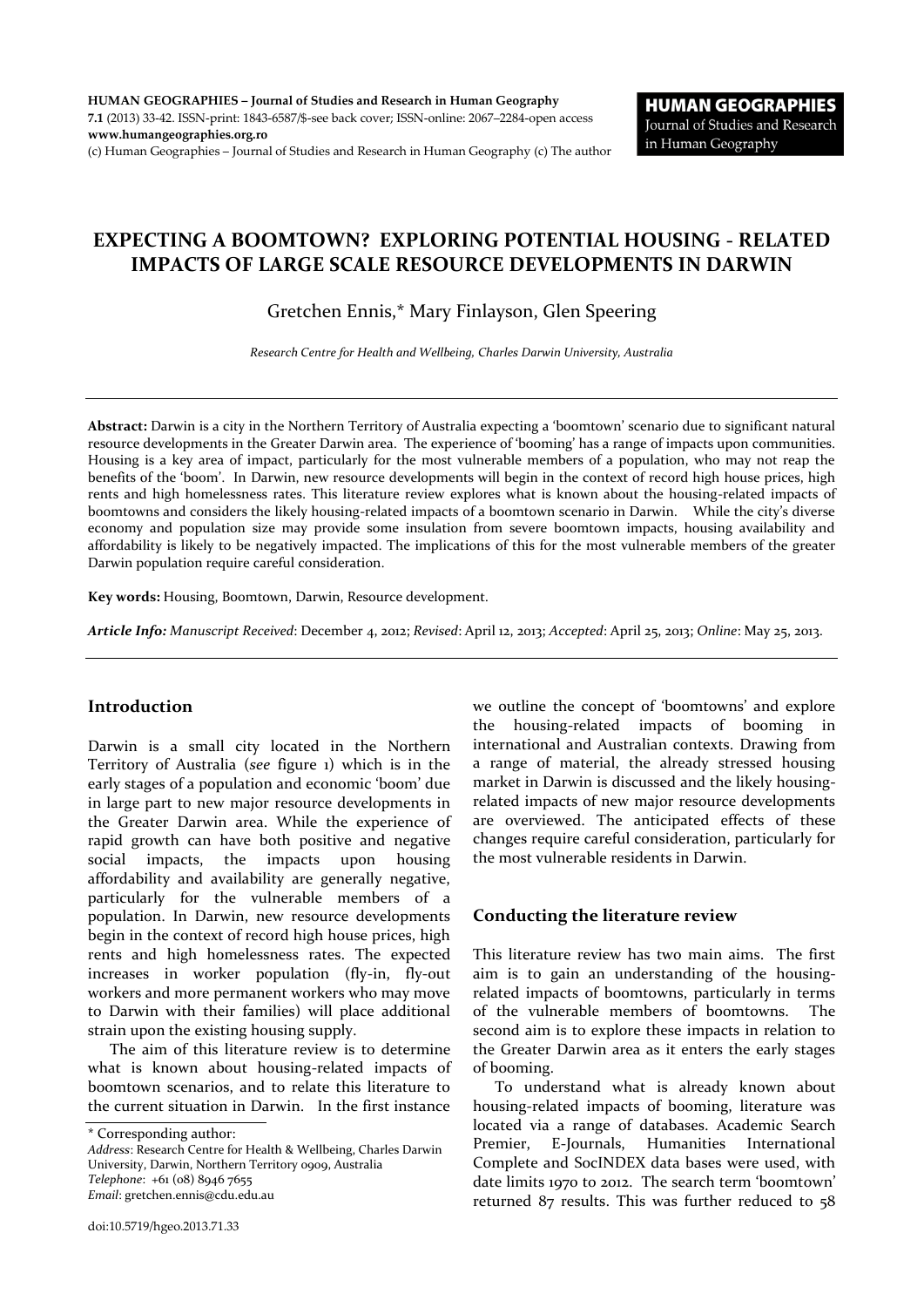articles after scanning all returns and eliminating articles that did not concern resource development related booming, or were focused on environmental and conservation issues. The reference lists in these articles were consulted for further sources.



Figure 1. Map of Australia with Darwin located in the far North

To understanding the current housing context in Darwin, further literature was gathered Firstly, using the same data bases and time fames as noted above, the search terms 'Darwin' 'Australia' 'Northern Territory' yielded 345 results. A further search term 'social' was added, reducing the results to 76. Only one paper concerning housing or social impacts of resource development was located, reflecting a lack of published material about housing in Darwin.

The search for Darwin related material was widened to include a range of online sources and this resulted in a range of reports from government and non-government organisations, peak housing, community service and real estate bodies, resource companies as well as news media reports. This information combined with population data from the Australian Bureau of Statistics has been used to describe and explore the Darwin context.

#### **Boomtowns**

A 'boomtown' is a place experiencing sudden and rapid growth in terms of population and economy. The cause of growth is generally related to the exploitation of natural resources in large scale corporate projects, typically involving the oil and gas industries. Rapid and large scale growth has major social and economic impacts on communities. Gilmore (1976) outlined four 'phases' of public attitudes towards the boomtown experience. These are enthusiasm, uncertainty, near panic and adaptation (p. 536). This, and subsequent boomtown impact models have highlighted the tensions 'oldtimers' (existing residents) and 'new-comers' (new workers) experience. Populations swell with new workers seeking opportunities while at the same time there are increasing demands on local infrastructure health, education, social services and housing. This creates what is often referred to as a 'boomtown syndrome' (Gilmore, 1976). Research into boomtowns (most commonly small towns of a few thousand) has found that while there are both positive and negative economic impacts, the social impacts are predominately negative and a lack of housing can be a 'critical problem' (Jacquet, 2009, p. 17). In the following sections we consider international and Australian research about boomtowns and housing, before thinking through the implications for the city of Darwin.

#### **International research about boomtown housing-related impacts**

There is a growing body of literature concerning the social impacts of natural resource related booming (and 'busting') coming from a range of locations across the globe, (eg Reeves, 2011; Walsh, 2012; Zeller, 2009; Zhang, 2009). However, we have limited our review to Western boomtowns because of similarities in governance and economic structures to Australia, where Darwin is located. The majority of social impacts boomtown research has been in the form of case studies about small sized towns (often less than 15,000 people), and the most of the research (beginning in the early 1970's) was undertaken in the United States and Canada. Most social impacts research considers a range of areas including crime, health, education, social connectedness and community cohesion. Housing is often articulated as one area of social impact, but rarely is it the focus of a study about boomtown impacts.

In early research the 'social disruption' theoretical frame was used to view the changes brought about by booming (England & Albrecht, 1984). From this perspective, the social impacts of booming were considered predominantly negative and included the breakdown of family and community life, increasing crime, depression and ill-health. The associated 'bust' or downturn after the boom sometimes resulted in rapid population decrease, abandoned towns and livelihoods. The social disruption concept was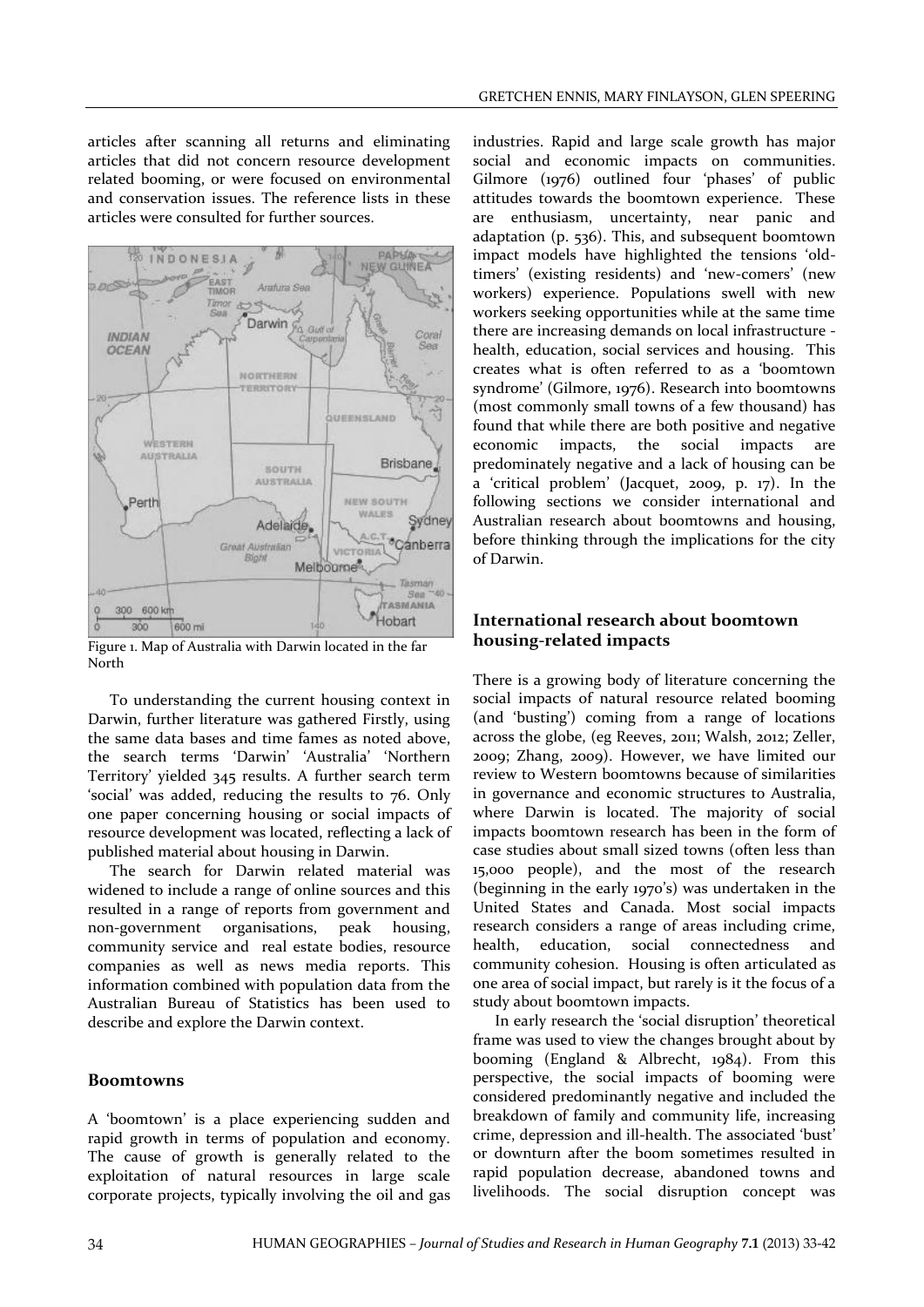perhaps most famously captured in Kohrs' (1974) study of Gillette, Wyoming. In this study, a picture of family and social disintegration associated with life in sub-standard mobile homes is vividly painted, highlighting the negative consequences of rapid growth for both long term residents and new arrivals.

Two years later, Gilmore's (1976) portrait of the imaginary town of 'Pistol Shot' solidified the negative views of booming. Gilmore (1976, p, 536) outlined the four phases involved in booming: initial enthusiasm and excitement about an increasing population and a larger economy, followed by uncertainty about how to proceed as the size of the boom becomes clearer, then 'near panic' sets in as the reality of overstretched local services, housing stock and other resources is felt, and finally a 'problem solving' phase is reached where solutions to the multiple issues faced by the town are sought.

The social disruption model was critiqued over the following decades by researchers who argued that it was based on flawed methodologies and focused on negative outcomes (Krannich & Greider, 1984; Wilkinson, Thompson, Renyolds Jr, & Ostresh, 1982). Smith, Krannich and Hunter (2001) argued that while disruptions do occur, they tend to 'dissipate in the years after the boom' (p. 446). Smith et al (2001, p. 432) provided the following summary of their views about social consequences in general:

On balance, the literature addressing the social consequences of boom growth seems to suggest that disruptive consequences occur under some circumstances… in some places, during some periods of the growth process, and for some segments of the local population.

Yet when 'disruptions' do occur they can include increases in crime (particularly violent crime) (Ruddell, 2011) and fear of crime (Hunter, Krannich & Smith, 2002); increases in numbers of 'alienated' youth (Freudenberg, 1984) and social isolation (Greider et al 1991); increases in substance abuse and social fragmentation (Parkins & Angell, 2011): and decreases in community satisfaction with local services and facilities (England & Albrecht, 1984).

Despite different outcomes in different situations, Jacquet (2009, p. 17) points to the issue of housing as a 'critical problem' in boomtowns, as 'existing housing fills up quickly and new housing takes years to materialize'*.* He suggests that while 'skyrocketing' housing prices can be beneficial to existing house owners because of the increased value of their asset*, '*increased housing prices can provide a hardship for existing residents who are either not homeowners or plan to remain owner-occupiers of their property'. Extreme housing shortages push the price of housing out of the reach of most workers (even those who have moved for the resource industry jobs) as

builders focus primarily on the more lucrative high end of the housing market (Jacquet, 2009, p. 17).

Fort McMurray in Alberta, Canada is similar in size to Darwin, with approx. 85,000 residents (Sheilds, 2012) and is remote, being in northern Canada. Fort McMurray has experienced rapid resource related growth in its economy and population over the past decades which has resulted in a severe housing shortage and extremely high housing costs. Many residents 'were unable to afford housing, even while working full-time', homelessness and 'near homelessness' increased by 24% in a two year period between 2004 and 2006 (Echenberg & Jensen, 2009 p. 5). While there are housing developments planned for Fort McMurray, the 'lag' between population increase and suitable accommodation has led to the overcrowding ('basement dwellers'), homelessness and relocation to other cities (Echenberg & Jensen, 2009 ; Sheilds, 2012).

Research findings show that long term, comprehensive planning and community involvement can prevent some of the more negative aspects of booming. In a social impacts comparative case study involving Canadian Northwest Territories, and Alaskan (USA) sites, Asselin and Parkins (2009) found that extensive consultation, planning and review processes meant that local communities could have input into the resource development processes. This was viewed as positive, and resulted in 'major differences in socio-economic outcomes' when compared to locations that developed rapidly with little planning or community input (Asselin & Parkins, 2009 p.494).

Other international research points to the idea that locations which have diverse local economies and a relatively small non-resident workforce compared to the resident workforce, experience fewer negative impacts of booming (Jacquet, 2009; Smith et al., 2001). This idea has also recently been articulated in Australian research about boomtowns (Carrington & Pereira, 2011; Haslam McKenzie, Phillips, Rowley, Brereton, & Birdsall-Jones, 2009b) and is considered further in the following sections.

# **Australian research about boomtown housing-related impacts**

As noted by Carrington and Pereira (2011, p. 2), the social impacts of major resource developments on Australian communities are only beginning to receive research attention. Investigations into the impacts of booming upon housing have predominantly focused on small rural and regional towns in Queensland and Western Australia (Carrington & Pereira, 2011; Haslam McKenzie et al., 2009a, 2009b; Lawrie, Tonts,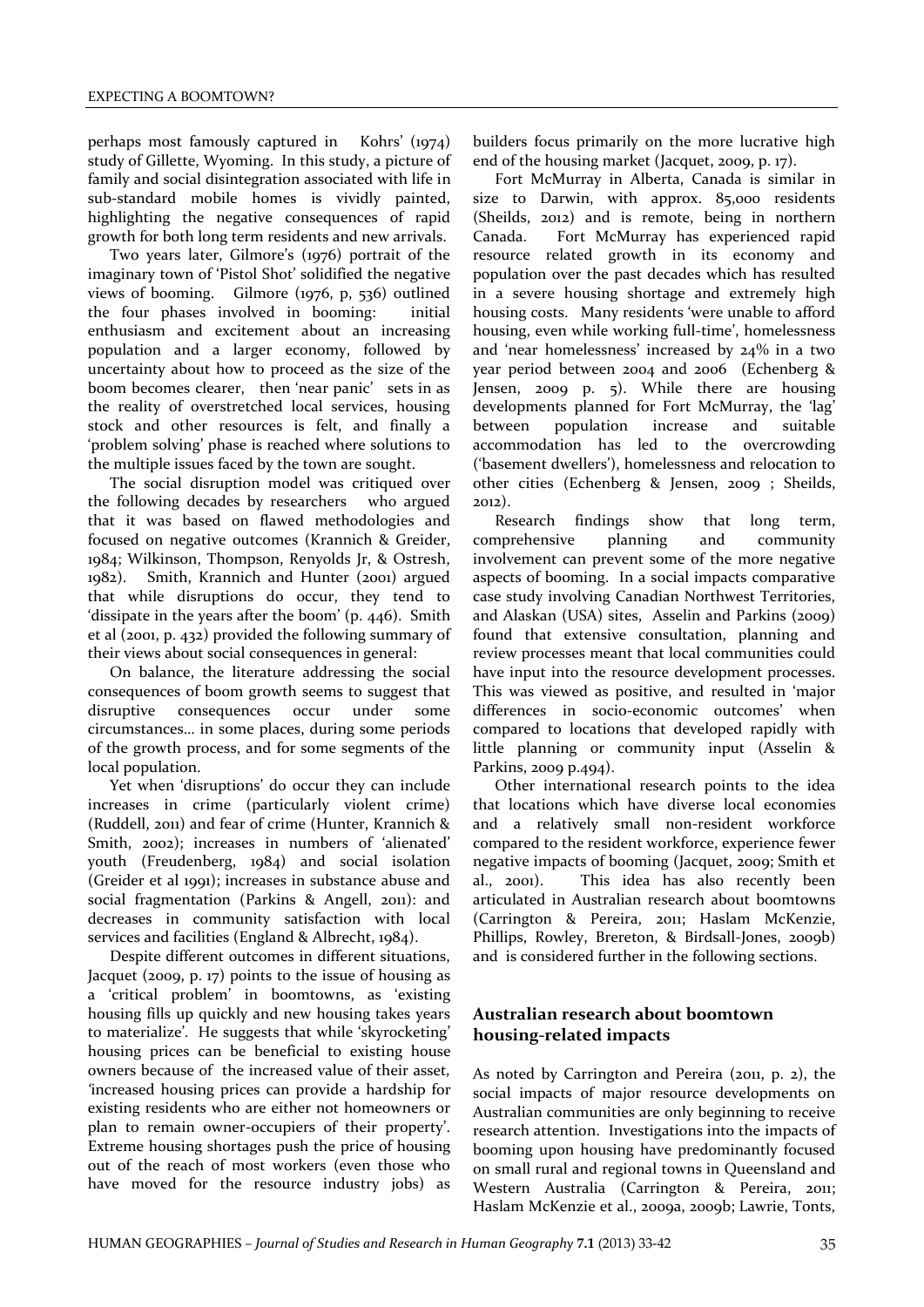& Plummer, 2011; Rolfe, Miles, Lockie, & Ivanova, 2007). Research in these locations has found significant negative impacts on housing affordability and availability. For example, Carrington & Pereira (2011) investigated the social impacts of resource development on rural towns in Queensland experiencing booms and found that the impact on housing affordability and availability was one of the most pressing issues for residents. One participant's comment summarised the general feeling: 'Permanent residents cop all the negative effects of mining, such as dust and the associated medical issues, noise, increased prices, housing affordability and limited choices of housing options' (Carrington & Pereira, 2011, p.13).

Other research has highlighted the relationship between housing, the labour market and the overall economy of boomtowns. As Rolfe et, al. (2007, p.145) point out, high housing costs make it 'uneconomic' for people in low paid employment (traditionally service industries and community services) to remain in boomtowns.

Where increased pressure on housing stock drives up housing and rental prices it may become more difficult for people on lower incomes to find affordable housing, reducing further the pool of affordable labour available to other industries. The end result is that uneven growth patterns may generate net economic impacts that are lower than the initial stimulus provided by the key growth industry (Rolfe et al., 2007, p.135).

All the research shows that the most vulnerable members of the population experience the most negative impacts. Haslam-McKenzie et. al. (2009b) undertook research involving four resource-town case study sites, Karratha and Kalgoorlie-Boulder (in Western Australia); and Emerald and Moranbah (in Queensland). They found that the impact of low housing affordability and availability has been particularly hard on the local Indigenous populations, resulting in increased homelessness, overcrowding and relocation to other areas.

In recent years Perth has received much attention as a resource industry fuelled boomtown. While the city itself is not the source of the boom, as the resources are located in remote parts of Western Australia, it is the home of many workers and investors benefitting from the industries in these places. As such, Perth has experienced many boomtown symptoms, with housing stress being one of the worst (Fogarty, 2012; Williams, 2012).

In early 2012 there were media reports concerning the social impacts of the resources boom on Perth, the capital city of Western Australia (Fogarty, 2012; Williams, 2012). Quoting an Anglicare WA report, it was suggested that the biggest impact was housing stress. Reports cited interviews with non-government housing service providers who noted increases in 'the working poor' and a greater demand on their services were all a result of rising house prices due to the resources boom in other parts of the state (Fogarty, 2012; Williams, 2012). Interestingly, Perth's 'boom' is more an economic boom, rather than a population increase boom. While it provides some warnings for Darwin in terms of vulnerable populations, the potential boomtown experience in Darwin is likely to impact in different ways because of the composition of the population as well as economic changes.

Jacquet (2009, p. 52) argued that a community's ability to 'absorb a population influx relative to the community's base population', was a key consideration in understanding potential social impacts of booming. Larger populations are better able to absorb large worker influxes, and impacts on communities and governments are therefore smaller. Because, as mentioned above, most research in Australia has been conducted in places with relatively small populations, it has not been possible to explore these different dependencies, and the extent to which they might mitigate negative impacts. Darwin provides an interesting case to explore, as it is larger than the typical remote Australian boomtown, but much smaller than the other capital cities whose economies (but not necessarily populations) have boomed.

# **Darwin as a boomtown**

Darwin is the capital city of Australia's Northern Territory located at the remote, tropical 'top end' of Australia (see figure 1). It is a 'newer' capital city, colonised by European settlers much later than the southern parts of the country. In 2011 Darwin had a population of 127,532 people (Australian Bureau of Statistics, 2011). With 20% of the population born overseas, and 11% of the people identifying as Indigenous, Darwin is an ethnically diverse city. Unemployment is low (less than 2%) for the general population; however it is high for Indigenous Australians (54%) (Department of Education and Workplace Relations, 2010; Australian Bureau of Statistics, 2011).

The city is experiencing the early stages of booming due in large part to a major offshore gas project. The Inpex Corporation has recently begun construction of a liquefied natural gas (LNG) processing plant near Darwin with workers' villages planned for nearby Howard Springs (see figure 2). The project is valued at approximately \$34 billion (Australian) and will employ approximately 3,000 people during the construction phase, expected to last from the present time until 2016 (Winter & Taylor, 2012, p. 3).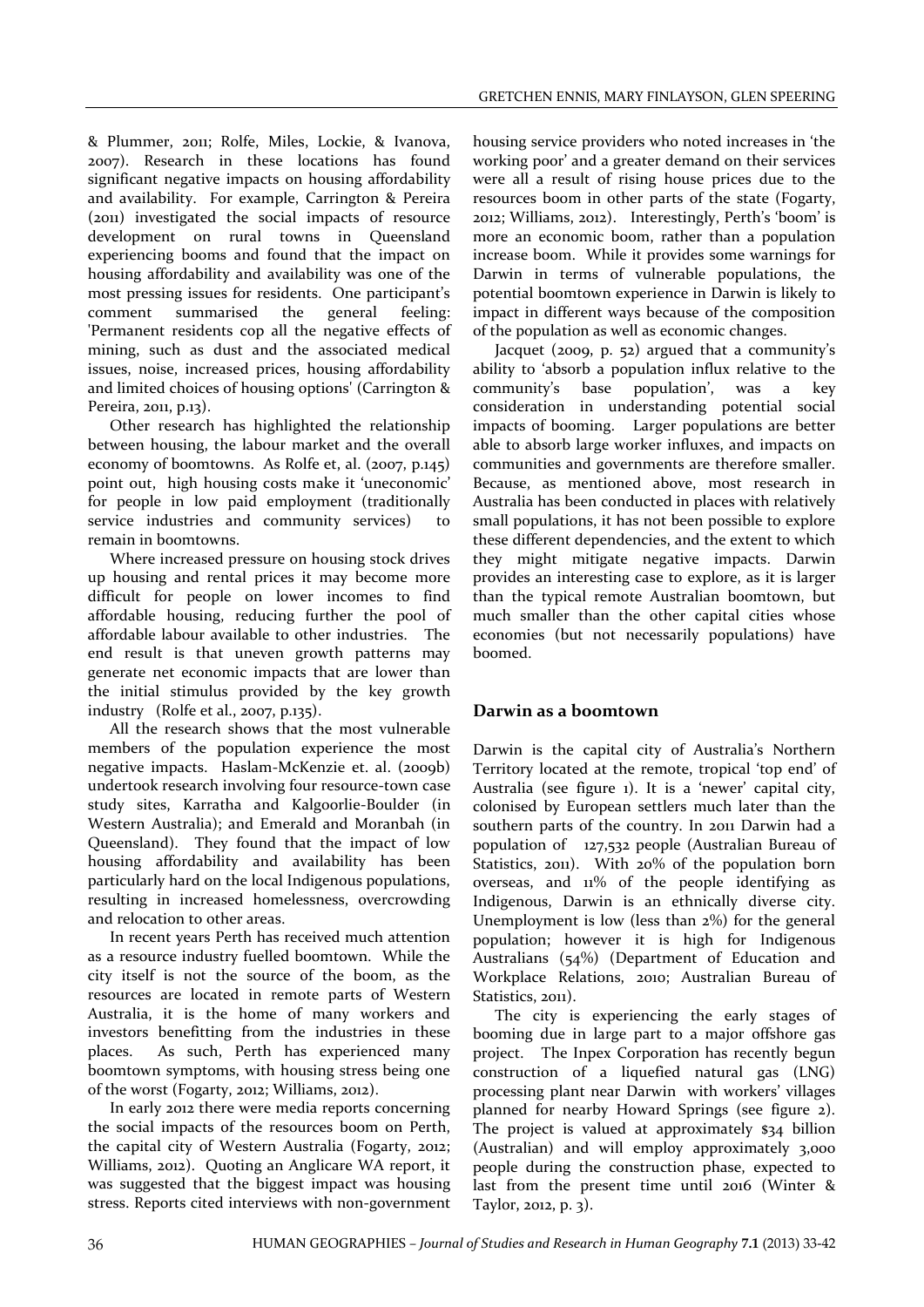We emphasise the 'approximate' nature of these figures as the estimated numbers of workers requiring single person's housing over the coming four years has ranged from 2,700 to 3,500 depending on the source (Icthys Project, 2013; Inpex, 2013; Northern Territory Government, 2011). The approximate figure of 3,000 does not include the employees likely to be required by a range of smaller companies undertaking much of the sub-contracting work. All of these people will require housing of some kind. FIFO workers will need regular, intermittent, short-term accommodation during their 'fly in' working time. Other workers will choose to live in Darwin, some with their families. These people are likely to rent or buy on the open market.

While the ratio between new workers and the current population may end up being small, impacts upon real estate affordability are already being felt. Government and real estate industry fuelled media 'hype' about expected economic prosperity associated with new resource developments is attracting property investors and pushing up prices (Adlam, 2012b; Australian Property Investor, 2012; May, 2012; Rothwell, 2012).



Figure 2. Greater Darwin area with LNG plant sites

#### **Housing is already a major issue for Darwin**

Locating affordable accommodation has long been a challenge in Darwin, but in recent years it has become extremely difficult. While the cost of purchasing housing in Darwin has historically been high compared to most other cities in Australia

(attributed to local building costs, lack of labour, building pressures and land release issues), buying a house is now out of reach for an average income earner. Figure 3 demonstrates the rising median costs of houses (3 bedroom) and units in Darwin. The final approval decision on the Inpex LNG project was announced in January 2012 and as figure 3 demonstrates, house prices rose steeply from that point. At the end of 2012, median three bedroom house prices in the Darwin region were \$660,000, making it the second most expensive capital city in Australia. The median house price for all capital cities in Australia is currently \$533,000 (Australian Property Monitors, 2012).



Figure 3. Darwin Median House and Unit Prices 2007 to 2012 (data sourced from NT Shelter, 2012)

The median unit price in the Darwin region is slightly more accessible at \$406,000 in line with the national median for unit prices at \$406,000 (Australian Property Monitors, 2012a).

Darwin is currently the most expensive capital city to rent either houses or apartments. The median rent in Darwin for a house is currently \$700 per week. This is \$180 per week more than the next most expensive capital city, Sydney, at \$520 per week. The median asking rent for apartments in Darwin is currently \$530 per week, \$60 more expensive than the next most expensive capital city, Sydney, at \$470 per week (Australian Property Monitors, 2012b).

These year on year increases in rent are staggering. Median rental prices for houses have increased 27.3% in 12 months, and median rents for units have increased 15.2% in 12 months (Australian Property Monitors, 2012b). In September 2012 the rental vacancy rate in Darwin was 0.6%, the lowest of all capital cities in Australia (Department of Infrastructure and Transport, 2012). This sort of price increase and lack of availability is consistent with a boomtown scenario experienced in other, much smaller remote locations impacted by resource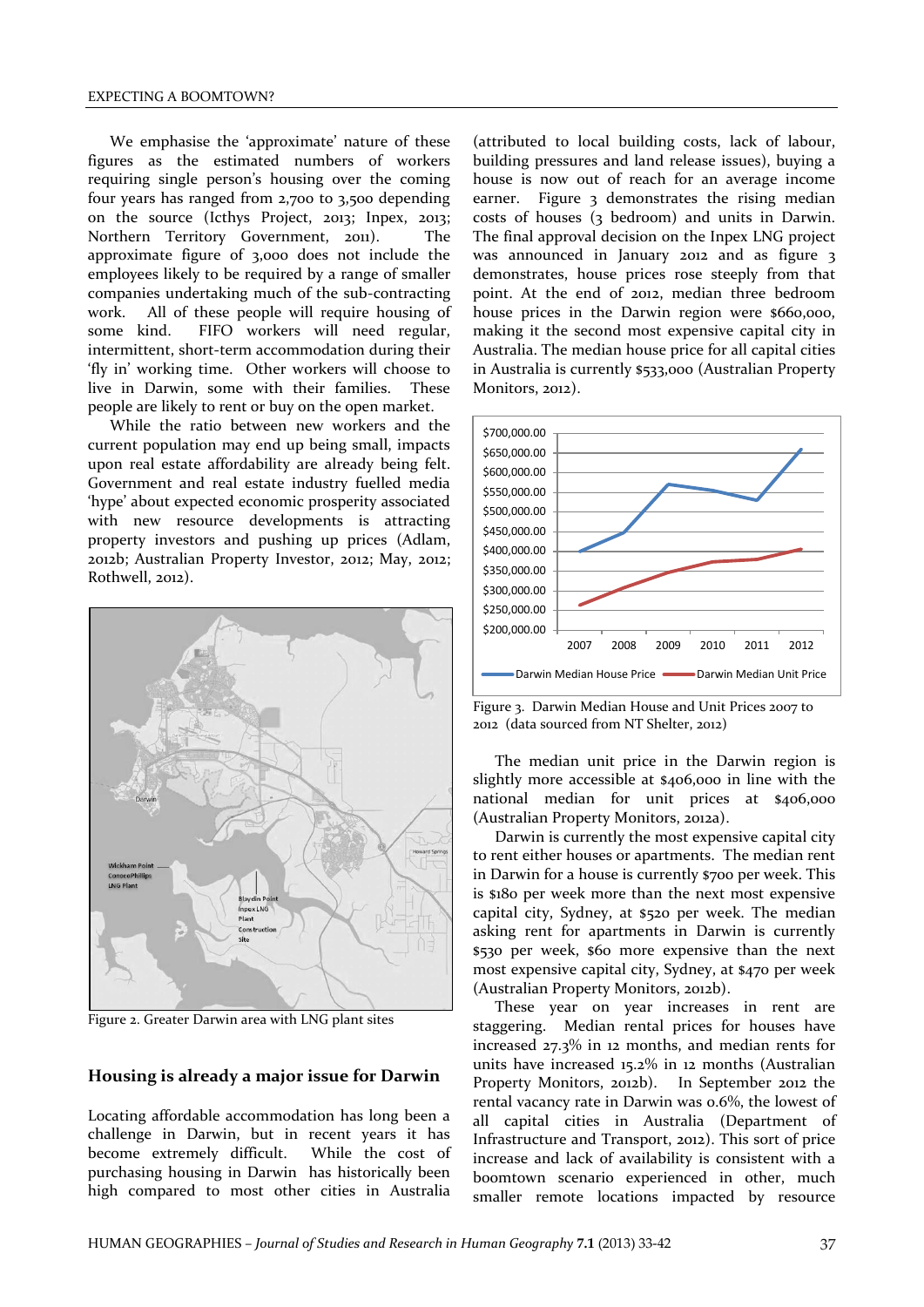developments (Haslam McKenzie, Phillips, Rowley, Brereton, & Birdsall-Jones, 2009a).

It can be argued that in previous years, higher incomes of people in the Greater Darwin area have mitigated the high cost of housing to some extent. For example, in 2011, median weekly incomes were much higher in Darwin than in the rest of Australia, with the median household income being 32% higher than the rest of the country (see table 1). Median weekly rental payments and monthly mortgage repayments data collected in the same 2011 census demonstrate it was 21% more expensive to rent in Darwin that the rest of Australia, and 17% more was spent on mortgage repayments (as demonstrated in table 2).

From the data in tables 1 and 2 it could be assumed that higher wages make the stress of higher housing costs less acute. However there are two important considerations. Darwin is the most expensive of all Australian capital cities for 'food, alcohol, tobacco, communications and financial and insurance services' (Department of Infrastructure and Transport, 2012, p. 2). Secondly, the data in tables 1 and 2 were collected *prior* to the rapid increase in housing prices and rents at the start of 2012 (*see* figure 3). Since then housing costs have increased rapidly but incomes have not.

| Median weekly | Greater | Australia | $\frac{6}{2}$ |
|---------------|---------|-----------|---------------|
| incomes       | Darwin  |           | difference    |
| personal      | \$897   | \$577     | 36%           |
| family        | \$2040  | \$1481    | 27%           |
| household     | \$1806  | \$1234    | 32%           |

|  |  |  |  |  |  | Table 1. Median weekly incomes Darwin and Australia |
|--|--|--|--|--|--|-----------------------------------------------------|
|--|--|--|--|--|--|-----------------------------------------------------|

Table 2. Median mortgage and rental payments Darwin and Australia

| Mortgage and | Greater | Australia | $\frac{0}{0}$ |
|--------------|---------|-----------|---------------|
| rental       | Darwin  |           | difference    |
| payments     |         |           |               |
| Median       | 2167    | 1800      | 17%           |
| monthly      |         |           |               |
| mortgage     |         |           |               |
| repayments   |         |           |               |
| Median       | 360     | 285       | 21%           |
| weekly rent  |         |           |               |

### **Housing is a particular concern for vulnerable populations**

While the rise in rental prices is appreciated by investors it is a very different story for renters,

particularly those on low incomes and/or in receipt of government welfare payments. In their 'Rental Affordability Snapshot 2012', Anglicare Australia found that of 497 rental properties advertised in Darwin, none were suitable (i.e., 'affordable and appropriate') 'for people on Youth and New Start Allowances, Parenting Payment and Disability Support Pensions , and only 20 were suitable for people on some benefits and minimum wages' (Anglicare Australia, 2012, p. 35).

Housing stress is known to have negative impacts on health and wellbeing. As people are forced to pay more for rent and housing expenses, they are less likely to spend their limited dollars on healthcare treatment and health related expenses (Bramley, 2012; Pollack, Griffin, & Lynch, 2010). In addition as housing becomes more unaffordable, residents may be forced into substandard housing which can further put their health and welfare at risk. Substandard housing and associated health problems are especially a problem for Indigenous residents (Lea, 2008; Lea & Pholeros, 2010).

Public housing development in Darwin is not keeping up with the demand, nor is public housing being built at a rate quicker than it is being lost. Between 2000 and 2011, the Darwin area lost 27% of public housing stock (838 dwellings) through sales and a Northern Territory Government policy of nonreplacement (NT Shelter, 2012). Over the same period, the waiting list for public housing in Darwin grew by 151% to 1,319 people. Waiting list times average between five and six and a half years depending on the type of housing required (NT Shelter, 2012).

Northern Territory media and government reports over recent years have highlighted some of the issues being faced by Darwin's most vulnerable groups in relation to housing. Indigenous people, single parents (predominantly women), parents with disabled children, refugees, young people and people experiencing mental and physical illness, are at extreme risk of being pushed from the private rental market and becoming homeless (Hainke, 2009; Northern Territory Government, 2011; Santow, 2010). Australian literature tells us that homelessness, overcrowded housing, and forced re-location are the major housing-related impacts of boomtowns experienced by low and moderate income households in other resource-dominated locations (Haslam McKenzie et al., 2009a). In particular, it is Indigenous people, women and young adult children who are known to relocate during housing shortages and periods of high rents (Haslam McKenzie et al., 2009a).

In this housing stressed environment, land use issues can become highly charged. In the Darwin region there are a number of Indigenous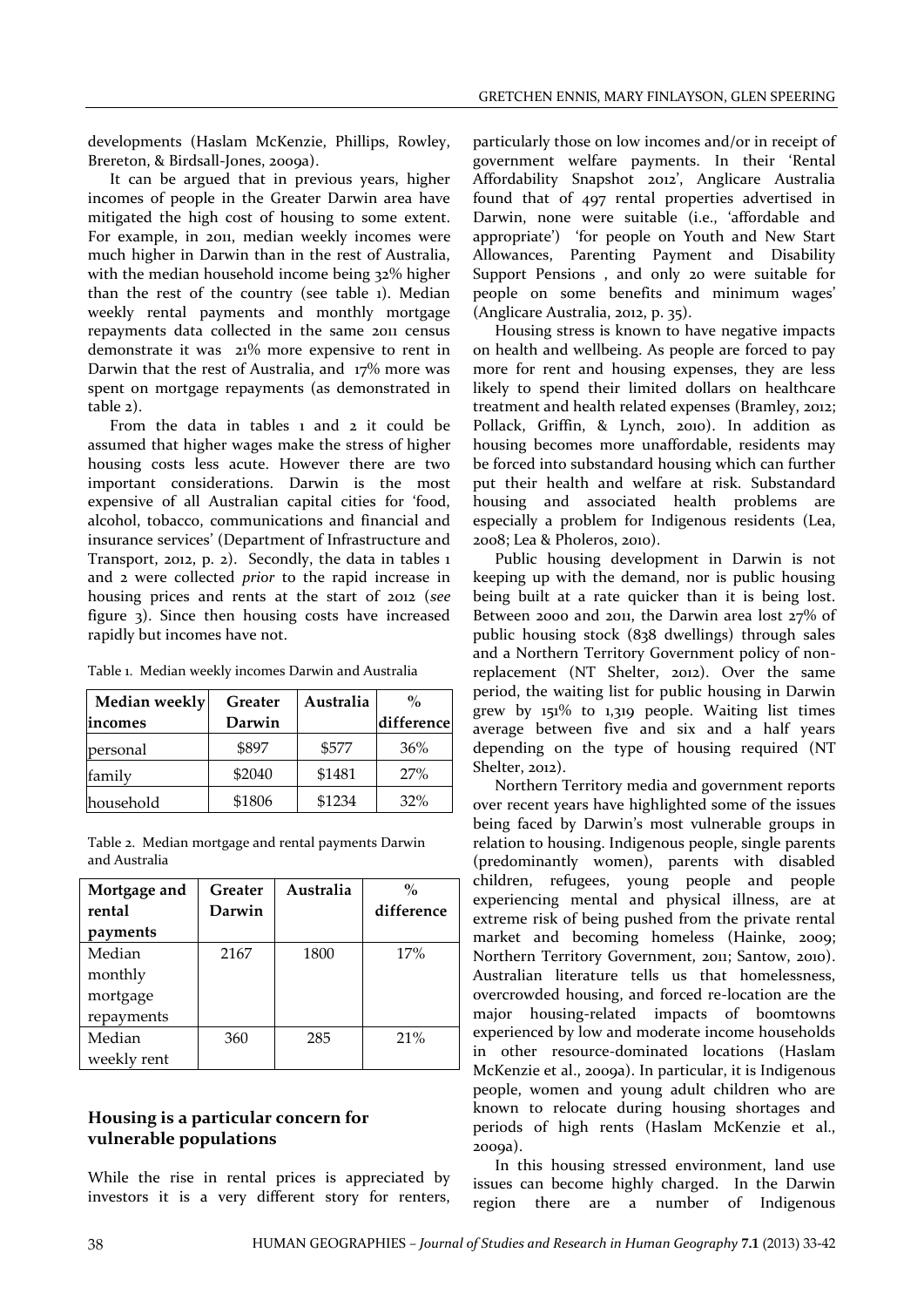communities (sometimes known as 'town camps') that operate under a range of different governance structures and have varying degrees of tenure over the land they are situated on. Increasingly there are calls by Northern Territory politicians to review and dramatically change some of the Indigenous Communities by opening up the land and homes for sale on the open market (Bardon, 2012; Henderson & O'Brien, 2011). Currently these communities have different forms of tenure and ownership. If such ideas were to be developed, the repercussion for the Indigenous people currently living in these communities, and those who use them as a base when they travel into town from remote areas, would be immense. With private rentals so difficult to access, Indigenous people dependent upon housing in city-based Indigenous communities could effectively be pushed out of the Greater Darwin area.

Currently the Greater Darwin area is not only experiencing housing stress, but also a shortage of support services for people experiencing the impact of this stress. The number of homeless people in Darwin is estimated to be 2,478. This equates to a rate of 234 homeless per 10,000 of the population whereas the national average homeless rate is 53 per 10, 0000 (Northern Territory Government, 2011). Of note 30% of the homeless in Darwin are Indigenous. In terms of support for this population in Greater Darwin, there are 1,545 beds available from 101 government funded housing support services. These can be broken down into the following categories:

- 385 beds for the general population;
- 554 beds specifically for Indigenous people;
- 141 beds specifically for women;
- 82 beds specifically for men;
- 248 beds specifically for families;

 135 beds specifically for young people. (Northern Territory Government, 2011, p. 11)

It is clear there already exists a major issue with homelessness in Darwin as there are not enough housing or support service beds available to meet current housing needs.

# **Relating the boomtown literature to the Darwin housing context**

Applying findings from the existing literature about housing-related impacts of boomtown to the Darwin context can be difficult. One of the major differences between Darwin and locations in the literature, is that Darwin existed as a (small) capital city prior to becoming a boomtown. In this respect the city is not dependent upon resource development as the single economic driver. Darwin has a large defence force population, large public sector, and tourism and

service industries. According to the literature (Jacquet, 2009; Smith et al., 2001) this diversity of economy should prevent some of the negative extremes of boomtown scenarios, particularly the 'bust' phases.

A bust phase can occur when resource developments are concluded downsized, or commodity prices fall. Boomtown populations often rapidly decrease, leaving a much smaller population than the town originally had. Initial over-building of houses for an expected population growth can have detrimental effects once populations decrease after the initial booming phase. This can leave people with de-valued property and an oversupply of rental housing (Forsyth, Luthra, & Bankston, 2007; Haslam McKenzie, Brereton, Birdsall-Jones, Phillips, & Rowley, 2008; Jacquet, 2009; Tonts, Plummer, & Lawrie, 2012).

Because Darwin's diverse economic base may protect it somewhat from this 'bust' scenario, it arguably serves to make the city a good choice for property investors. This investor appeal means housing rental and purchase prices are likely to continue to rise over the coming years. As previously discussed, Darwin is already experiencing a housing crisis and currently needs more housing options for its relatively large population and diverse economic base. Investors can take advantage of the boom and demand high rents, while knowing that when the spike in resource development subsides, they will experience a soft version of a 'bust'.

As clearly stated by Asselin and Parkins (2009, p. 494), 'negative impacts can be lessened by long term planning, preparation and community support'. While there has been an effort in terms of keeping the Darwin community informed about oil and gas developments, the NT Government and the companies involved have not entered into any long term planning for housing other than the establishment of a workers' village to accommodate the extra short term workers needed for the new LNG plant. Clear population forecasts for Darwin in relation to the expected boom have not been made publicly available. This lack of forecast figures is problematic in terms of the Darwin community's ability to plan for rapid expected changes.

Rolfe et al (2007, p 145) found that workers' villages and camps may well house people employed directly by the resource company (typically fly in, fly out workers on shifts), but a significant amount of the major development project work is typically subcontracted out to other companies. Typically, resource companies do not provide accommodation for these sub-contractors and the sub-contractors' employees and their families, and this results in demands on the local housing market. Research from elsewhere has demonstrated a range of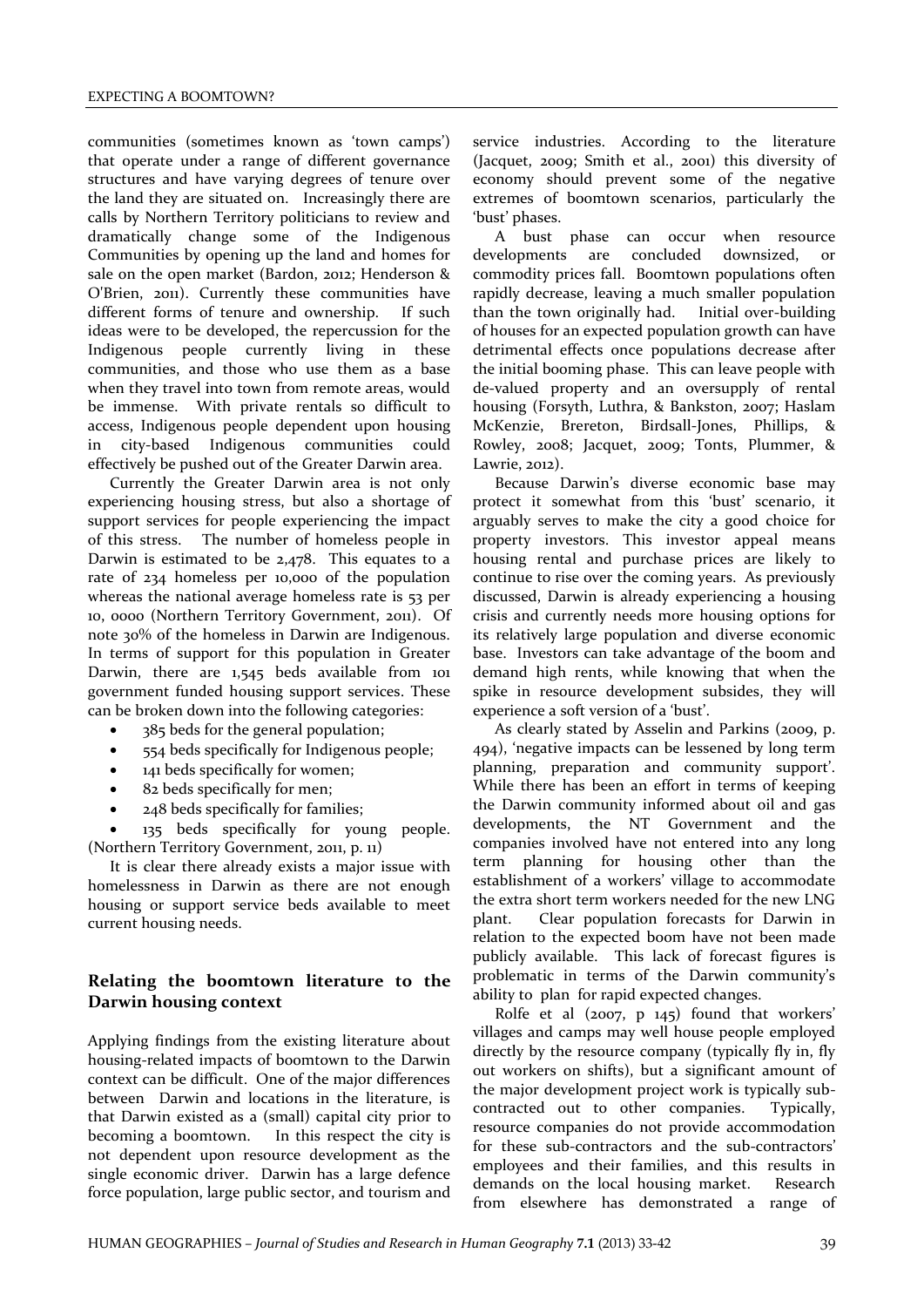problems associated with workers' camps and other temporary housing for resource projects. Many have found that workers' camps and similar large scale temporary accommodation tend to *'*degrade the quality of life for inhabitants and the community as a whole' (Massey and Lewis 1979, in Jacquet 2009, p.17). Already there are protest placards and banners in the area directly adjoining the construction site for the workers' village in Howard Springs.

An important consideration for Darwin is the link between housing, the labour market and the 'liveability' of the city. As previously discussed, the most vulnerable members of the Darwin population have already been experiencing housing affordability and availability stress for some time. However, this group is likely to grow in size to include middle income earners not traditionally impacted by housing stress in such a dramatic way. This is likely to have a flow-on impact in terms of workforce shortages. While the oil and gas industry may be creating employment opportunities for some, workers in other lower paid sectors will find it increasingly difficult to remain living in Darwin.

Carson et. al. (2010) suggest that the housing needs of newcomers moving to Darwin for shortterm work in construction and resource sectors differ from those of long-term residents. Newcomers tend to have 'low price and design sensitivity' meaning they are able to afford higher rents than long-term residents employed in other industries, and prefer to live in the inner city (Carson et al., 2010, p. 296). Drawing on ideas from Vaughan (2007), Carson et. al explain that this situation 'displaces existing and long-term residents (particularly those with high price-sensitivity) to outer suburbs which are less well serviced and become the sites of social dysfunction' (Carson et al., 2010, p. 296) .

Media reports highlight that expensive rents in Darwin have been impacting on businesses attempting to attract and retain staff for entry level positions for many years. In 2008 high rental costs were said to be affecting young workers in Darwin, who have been reported as leaving the area for this reason (Bevege, 2008). In 2012 the situation worsened to include shortages of qualified and experienced workers. This situation has been directly attributed to high housing costs (Rawlinson, 2012).

When a city experiences workforce shortages in the service and hospitality, community, welfare and arts sectors (traditionally the lowest paid sectors) it becomes less attractive to permanent residents and those considering long-term relocation. This can result in a post boom net population loss, as those who could not afford to stay have left, and those who came for the boom leave because the city is not attractive in terms of lack of services. For a city which has long sought population growth, an inadequate supply of affordable housing during a boom period means an opportunity lost.

### **Conclusion**

The current major resource developments in Darwin are being introduced at a time of high house prices, high rents and high rates of homelessness. Existing literature related to housing-related impacts of boomtowns shows increasing homelessness, overcrowding, and relocation are the most likely negative impacts for Darwin. These impacts will more likely be experienced by the most vulnerable members of the population. Traditionally the most vulnerable are those experiencing unemployment or living on low incomes. Arguably this group will grow to include people on middle incomes, who are simply unable to afford to rent as housing costs escalate in Darwin.

The literature indicates that Darwin's diverse economy and relatively large population may insulate the community from some of the typical impacts described in the bust scenarios, for example plunging house prices, high property vacancy rates and high unemployment. However poor planning, and a lack of clarity about the expected population increases, has resulted in insufficient housing to meet the current housing needs, and no planning to meet the increasing needs due to the resource booming and other proposed developments. Conversely this current and projected shortage of housing has made the Greater Darwin area highly appealing to property investors, and this has resulted in rapid price increases since the announcement of the Inpex project.

Decreasing public housing stock and extremely low rental vacancy rates mean an increasing number of people in Darwin will be at risk of overcrowding and homelessness, and this will inevitably impact not only the community as a whole but also on these individuals' health and wellbeing. It is likely that many on low and middle incomes will leave Darwin in favour of locations with a cheaper cost of living. This will have labour market repercussions as traditionally lower paying sectors, such as the community, human services and hospitality industries (all needed to make a city 'liveable') struggle to find employees.

This review of boomtown literature in a Western context has shown that understandings about housing impacts in boomtowns the size of Darwin are limited. The majority of studies have focussed on small, single industry, resource-dependent remote towns. Darwin is a capital city, with a range of industries and a current population large enough to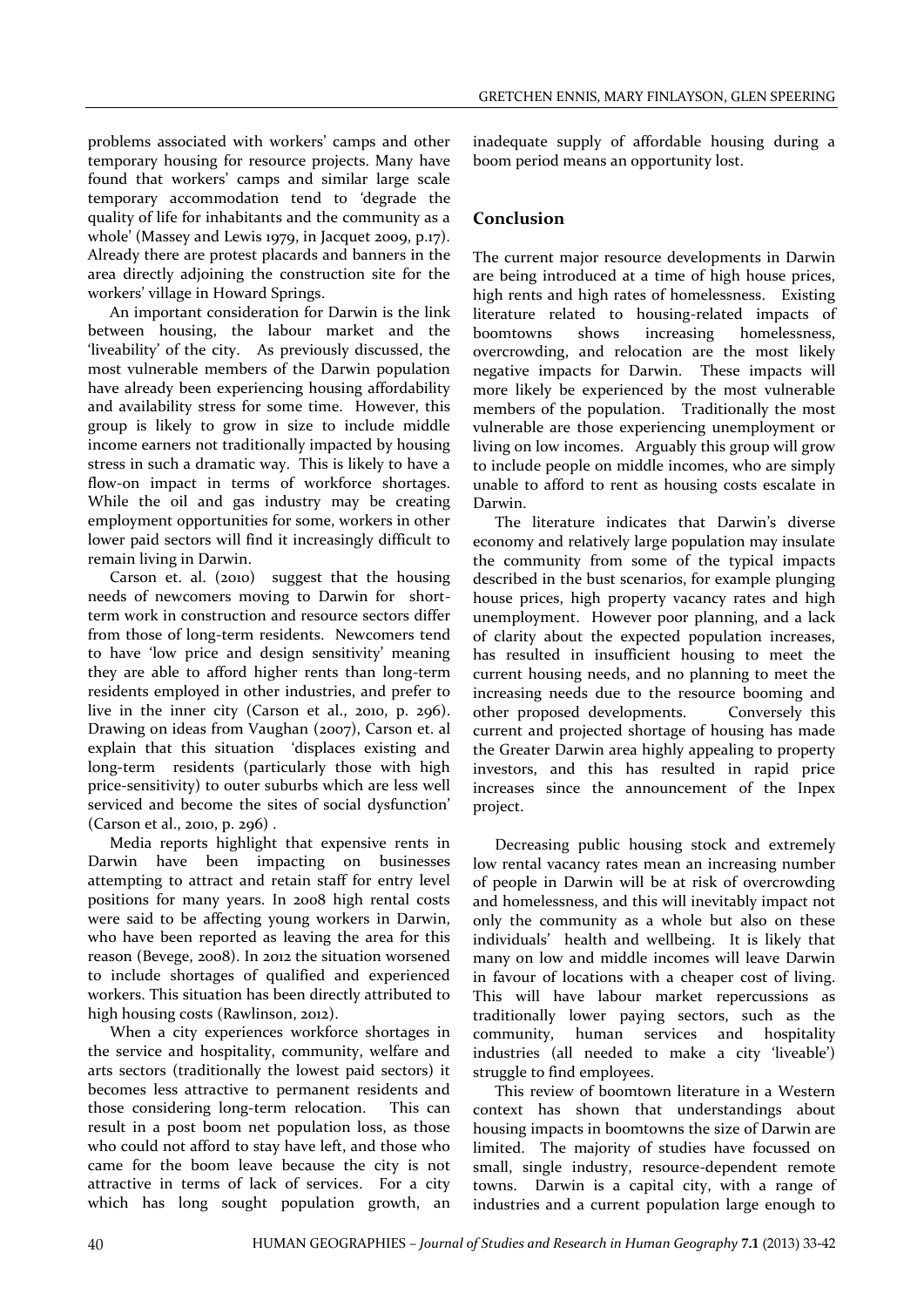ensure that it will still exist as a city long after the current resource related boom. However with thousands of new workers, and in some cases their families, arriving to take advantage of the new employment opportunities, there will inevitably be an impact on housing. This impact is likely to be negative for many, including the most vulnerable, and it will require on-going research to determine the outcomes and to provide an evidence base for future policy making.

Planners and developers need to urgently address the housing crisis in Darwin if after the boom period they want Darwin to return to a stable and varied population with an adequate workforce to service the city.

#### **References**

- Adlam, N 2012a, House stress hits home, NT News, viewed on May 30<sup>th</sup>, www.ntnews.com.au.
- Adlam, N 2012b, Ichthys could overheat housing, NT News, viewed on 17th March, [http://www.ntnews.com.au.](http://www.ntnews.com.au/)
- Anglicare Australia 2012, *Anglicare Australia Rental Affordability Snapshot*, Canberra.
- Asselin, J & Parkins, J 2009, Comparative case study as social impact assessment: Possibilities and limitations for anticipating social change in the Far North', Social *Indicators Research,* vol. 94, pp 483-497, doi: 10.1007/s11205-009-944407.
- Australian Bureau of Statistics 2011, *National Regional Profile: Darwin (Statistical Division)*, Canberra.
- Australian Property Investor 2012, *Inpex approval puts gas back into Darwin's property market*, viewed on 24 October, [http://202.174.100.149/api](http://202.174.100.149/api-online/news/2012/01/inpex-approval-puts-gas-back-into-darwins-property-market)[online/news/2012/01/inpex-approval-puts-gas-back-into](http://202.174.100.149/api-online/news/2012/01/inpex-approval-puts-gas-back-into-darwins-property-market)[darwins-property-market.](http://202.174.100.149/api-online/news/2012/01/inpex-approval-puts-gas-back-into-darwins-property-market)
- Australian Property Monitors 2012a, *House Price Report: September 2012*, [http://www.domain.com.au/content/files/apm/reports/A](http://www.domain.com.au/content/files/apm/reports/APM-HousePriceReport-Sep12-FINAL.pdf) [PM-HousePriceReport-Sep12-FINAL.pdf.](http://www.domain.com.au/content/files/apm/reports/APM-HousePriceReport-Sep12-FINAL.pdf)
- Australian Property Monitors 2012b, *Rental Report: September 2012,*  http://www.domain.com.au/content/files/apm/reports/A

PM-Rental-Report-Sept-12-FINAL.pdf.

- Bardon, J 2012, *Bagot plan upsets indigenous community,*  [http://www.abc.net.au/news/2012-08-02/bagot-plan](http://www.abc.net.au/news/2012-08-02/bagot-plan-upsets-indigenous-community/4173544)[upsets-indigenous-community/4173544.](http://www.abc.net.au/news/2012-08-02/bagot-plan-upsets-indigenous-community/4173544)
- Betts, A 2010, Home wreckers', NT News, viewed on 15th February 2010, [http://www.ntnews.com.au.](http://www.ntnews.com.au/)
- Betts, A 2012, Rental subsidy to fight exodus of skills, NT *News*, viewed on 8 August, http://www.ntnews.com.au.
- Bevege, A 2008, Workers leave NT as housing crisis bites, *NT News*, viewed on 1st August, [http://www.ntnews.com.au](http://www.ntnews.com.au/)
- Bramley, G 2012, Affordability, poverty and housing need: triangulating measures and standards, *Journal of Housing and the Built Environment,* vol. 27(2), pp 133-151. doi: 10.1007/s10901-011-9255-4.
- Calacouras, N 2010a, Dream's over for tenants, NT News. viewed on 23rd April, http://www.ntnews.com.au.
- Calacouras, N 2010b, Many public tenants earning too much', *NT News*, viewed on 16th May, [http://www.ntnews.com.au](http://www.ntnews.com.au/)
- Carrington, K & Pereira, M 2011, Assessing the social impacts of the resources boom on rural communities, *Rural Society,* vol. 21(1), pp 2-20.
- Carson, D, Schmallegger, D, & Harwood, S 2010, A city for the temporary? Political economy and urban planning in Darwin, Australia', *Urban Policy and Research*, vol. 28(3), pp 293-310.
- Department of Infrastructure and Transport 2012, *State of Australian Cities 2012,* Australian Government, Canberra.
- Department of Education and Workplace Relations 2010, *Darwin Area Profile,* viewed on 24th October, http://www.deewr.gov.au/lmip/default.aspx?LMIP/Emplo ymentData/NorthernTerritory/Darwin.
- Echenberg, H & Jensen H 2009, *Risk factors for homelessness,* Social Affairs Division, Parliamentary Information and Research Service, Ottawa.
- England, LJ & Albrecht, SL 1984, Boomtowns and social disruption', *Rural Sociology*, vol. 49(2).
- Fogarty, P 2012, Goodtime for all in boomtown Perth?, *News Asia*, viewed on October 1, www.bbc.co.uk/news/world-asia-19222037.
- Forsyth, CJ, Luthra, AD & Bankston, WB 2007, Framing perceptions of oil development and social disruption', *The Social Science Journal,* vol. 44, pp 287-299.
- Freudenburg, WR 1984, Differential impacts of rapid community growth', American Sociological Review, vol. 49, pp 697-715.
- Gilmore, JS 1976, Boom towns may hinder energy resource development', *Science*, vol. 191(4227), pp 535-540.
- Grieder, T, Krannich, RS & Berry, EH 1991, Local identity, solidarity and trust in changing rural communities, *Sociological Focus*, vol. 24, pp 263-282.
- Hainke, N 2009, Refugees caught up in housing shortage, *NT News,* viewed on 2nd April, [http://www.ntnews.com.au.](http://www.ntnews.com.au/)
- Haslam McKenzie, F, Brereton, D, Birdsall-Jones, C, Phillips, R & Rowley, S 2008, *A review of the contextual issues regarding housing market dynamics in resource boom towns*, Australian Housing and Urban Research Institute, Melborne.
- Haslam McKenzie, F, Phillips, R, Rowley, S, Brereton, D & Birdsall-Jones, C 2009a, Housing affordability and shortages in resource boom towns', AHURI Research & *Policy Bulletin*(120).
- Haslam McKenzie, F, Phillips, R, Rowley, S, Brereton, D & Birdsall-Jones, C 2009b, *Housing market dynamics in resource boom towns,* Australian Housing and Urban Research Institute, Western Australia Research Centre, Melbourne.
- Henderson, A & O'Brien, K 2011, *Tollner leads renewed call to make Bagot a suburb,*  [http://www.abc.net.au/news/2011-10-27/20111027-bagot](http://www.abc.net.au/news/2011-10-27/20111027-bagot-suburb-call-tollner/3603834)[suburb-call-tollner/3603834.](http://www.abc.net.au/news/2011-10-27/20111027-bagot-suburb-call-tollner/3603834)
- Hunter, LM, Krannich, R & Smith, MD 2002, Rural migration, rapid growth, and fear of crime', Rural *Sociology, vol.* 67(1), pp 71-89.
- Icthys Project 2013*, Icthys Project Community Noticeboard:*  Accommodation Village, viewed on April  $\mathbf{1}^{\text{st}}$ . [http://www.ichthysproject.com/accommodation-village.](http://www.ichthysproject.com/accommodation-village)